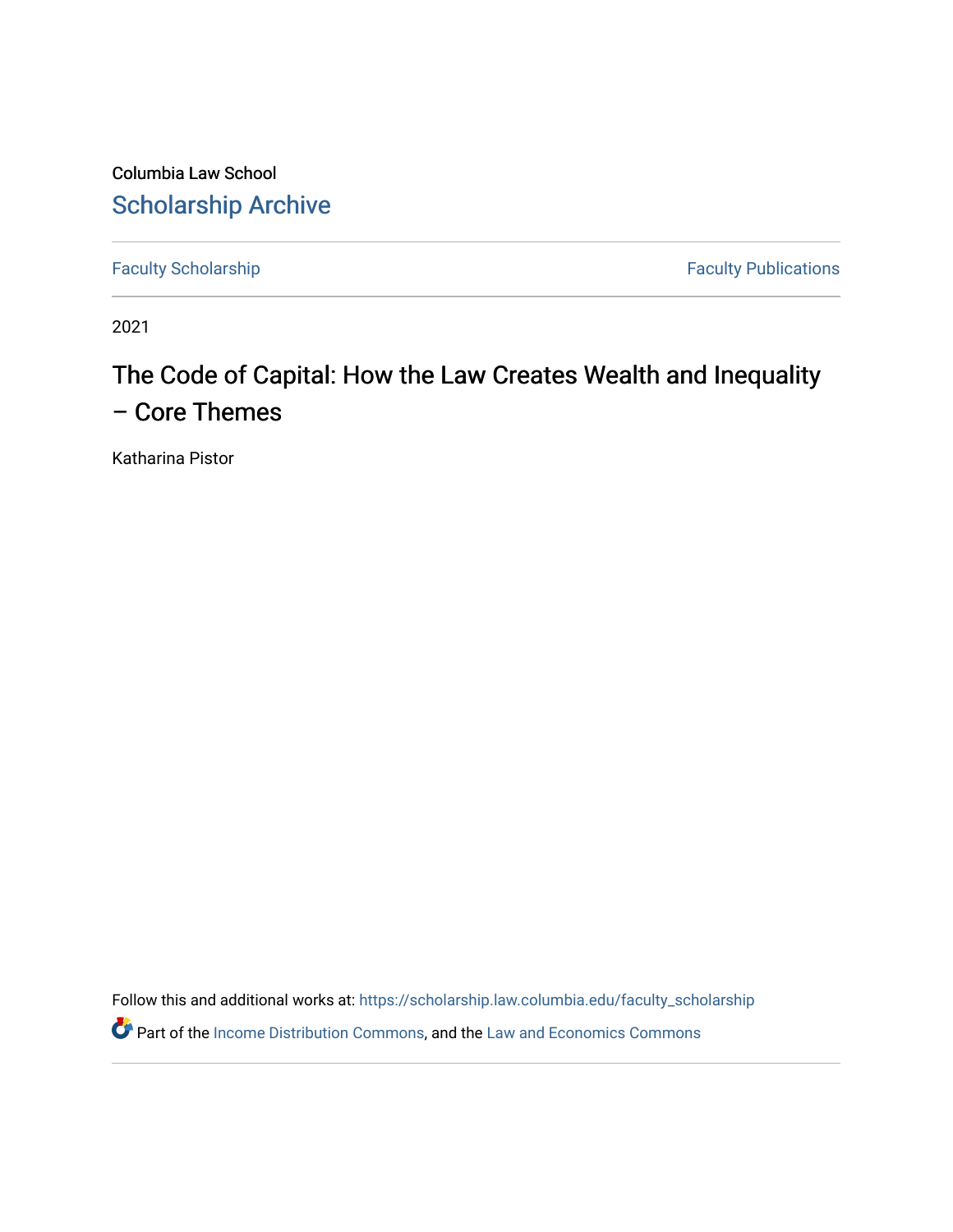# Katharina Pistor\* The Code of Capital: How the Law Creates Wealth and Inequality – Core Themes

<https://doi.org/10.1515/ael-2020-0102> [Published online February 12, 2021](https://doi.org/10.1515/ael-2020-0102)

Abstract: In this brief introduction, I summarize the core themes of my book "The Code of Capital: How the Law Creates Wealth and Inequality". Capital, I argue, is coded in law – predominantly in a handful of private law institutions. By relying on legal coding techniques, asset holders invoke the right to enforce claims against others, if necessary with the help of the state's coercive power.

Keywords: Capital, private law, the legal profession, global capitalism

JEL Classification: L21, L22, P10, P12, P14, P16

Table of Content

[1 The Code of Capital: Core Themes](#page-2-0) References

#### Katharina Pistor's The Code of Capital: A Symposium

- 1. The Code of Capital: How the Law Creates Wealth and Inequality Core Themes, by Katharina Pistor, <https://doi.org/10.1515/ael-2020-0102>.
- 2. Three Projects in the New Law and Finance, by Dan Awrey, [https://doi.org/10.1515/ael-2020-](https://doi.org/10.1515/ael-2020-0069) [0069](https://doi.org/10.1515/ael-2020-0069).
- 3. The Laws of Knowledge, Knowledge of Laws: A "Political Epistemology" Perspective on Pistor's The Code of Capital, by Lisa Herzog, <https://doi.org/10.1515/ael-2020-0064>.
- 4. The Political Economy of Private Law: Comment on 'The code of capital how the law creates wealth and inequality', by Matthias Thiemann, <https://doi.org/10.1515/ael-2020-0077>.
- 5. Capitalization and its Legal Friends, by Leon Wansleben, [https://doi.org/10.1515/ael-2020-](https://doi.org/10.1515/ael-2020-0063) [0063](https://doi.org/10.1515/ael-2020-0063).
- 6. Theorizing Beyond "The Code of Capital": A Reply, by Katharina Pistor, [https://doi.org/10.](https://doi.org/10.1515/ael-2020-0101) [1515/ael-2020-0101](https://doi.org/10.1515/ael-2020-0101).

Princeton University Press (2019)

<sup>\*</sup>Corresponding author: Katharina Pistor, Law School, Columbia University, New York, USA, E-mail: [kpisto@law.columbia.edu](mailto:kpisto@law.columbia.edu)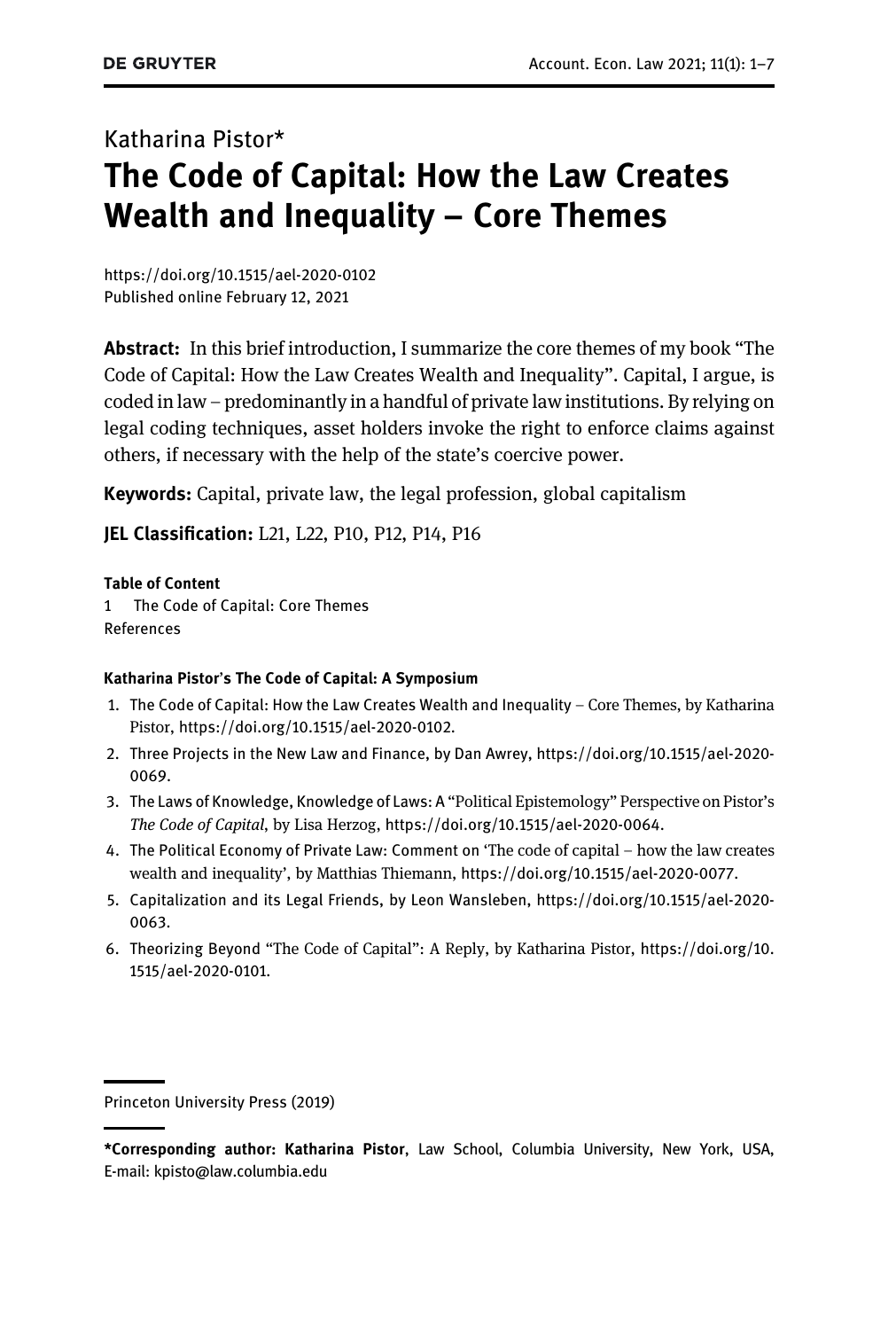### <span id="page-2-0"></span>1 The Code of Capital: Core Themes

I would like to thank the editors of Convivium for putting together this special issue and for inviting me to write a reply to the critiques in this issue. My hope was to write a book about capital that would open fresh perspectives and also engage readers from different disciplinary backgrounds. Having the opportunity to engage scholars from philosophy, law, sociology and business/accounting is a wonderful reward for such an undertaking. Thanks also to the contributors who read the book and put their thoughts and their critiques in writing. In what follows, I will summarize the core themes of my book with only scant reference to their critiques, which I reserve for the reply at the end of this issue.

Capital is not a thing, but a social relation, as Marx taught us [\(Marx, 1974](#page-7-0)) according to Marxists, the relation between capital and labor as at the heart of this relation. Ownership over the means of production allows capitalists to extract surplus from labor, which they can feed back into the production and surplus creation process, or take out for consumption. Law figures in this story, but as part of the super-structure, not its basis. Only the "old" institutional economists, foremost among them John Commons, gave law a central role in explaining capitalism ([Commons, 1924\)](#page-7-1). This book owes much to their writings and to the legal realists, as it does do social theorists like Karl Polanyi who sought to understand the long arch of historical transformations by observing the details that link societies to markets, social to economic and ultimately political change ([Polanyi,](#page-7-2) [1944](#page-7-2)).

Capital, I argue in my book, is indeed a social relation, but one that is organized around and mediated by the state and its coercive powers, which have been institutionalized as law. Law is often depicted as a vertical relation between a state and the subject it controls, the people and organizations that occupy its territory. For social and economic activities, there is, however, another dimension of law, namely private law. The distinction between public and private law belongs to the modern period and is more pronounced in some legal systems than in others. It reflects an increasing differentiation of governance tasks and mechanisms for ever more complex social organizations. Several contributors to this issue have criticized this book for not saying enough about public law, a point to which I will return in my reply. For now, suffice to say that the legal domain that in my view has remained largely hidden from view in the discussion of social change, has been private law. It has been naturalized and reified and the fact that it owes its power of social ordering ultimately to the state is often ignored.

Private law consists of legal arrangements that allow private parties to organize their horizontal relations while resting assured that these arrangements will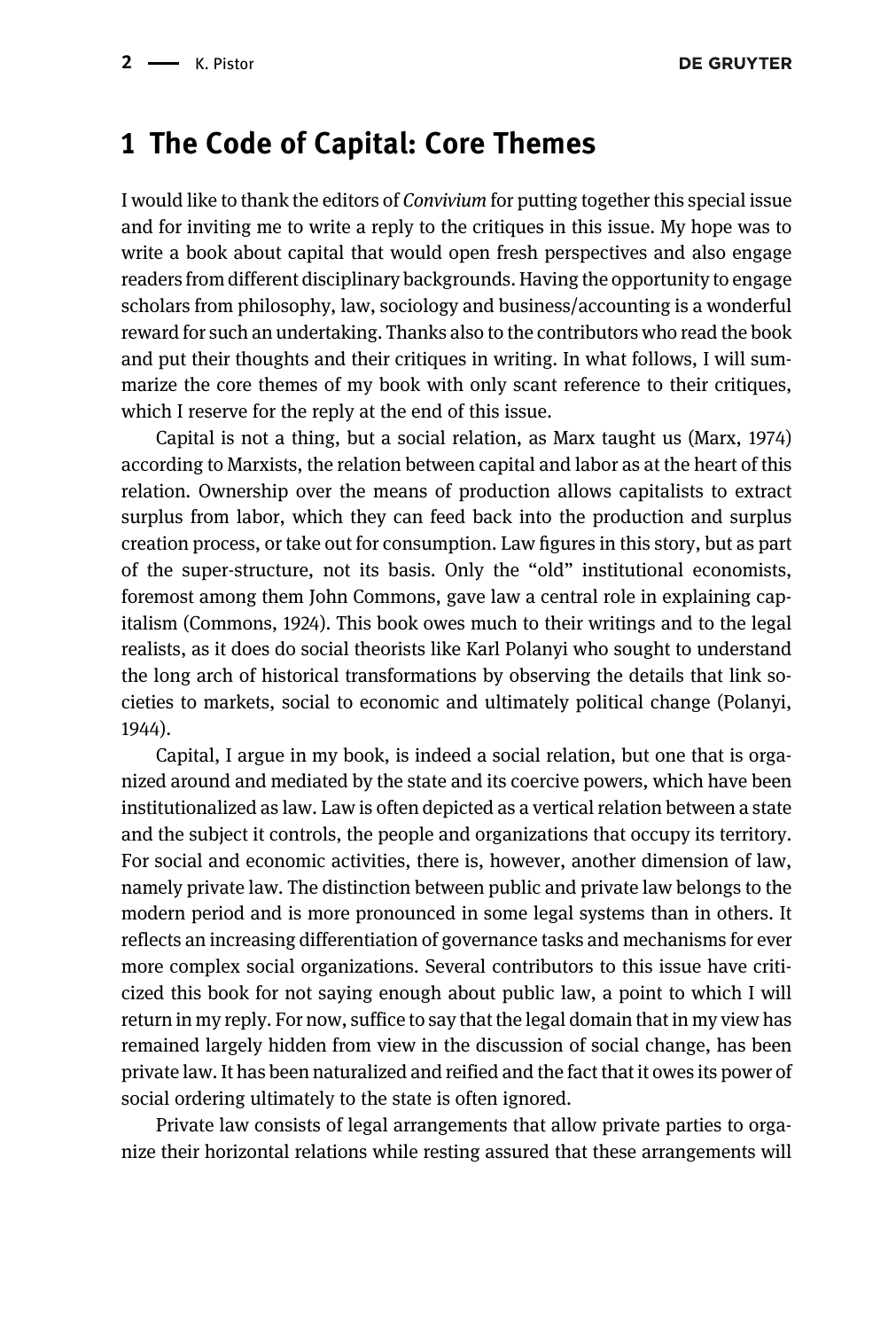(in all likelihood) be enforceable in a court of law. Private actors may trade, invest, or gamble without this assurance, but they would have to protect themselves against possible breach or interference by strangers to their transactions and the social groups within which they take place. They would have to carefully select and monitor their counterparties or middlemen, wall in their properties, hire private guards, and so forth [\(Kronman, 1985](#page-7-3); [Landa, 1981\)](#page-7-4). To be sure, modern technologies have greatly reduced the cost of self-help. As a result, the relative importance of coercive law enforcement (and thus of states) may decline. In the book, I argue that the digital code is unlikely to replace the legal code any time soon; and moreover, that the decisions that digital coders make are not fundamentally different from legal coders. Still, while writing the book, I did not fully grasp the potential of digital coding and of data, an issue I have since taken up ([Pistor,](#page-7-5) [2020a,](#page-7-5) [2020b\)](#page-7-6).

Setting aside the promises and challenges of the digital code, a critical premise of my argument is that for social relations to scale beyond the size of social groups that can rely on self-monitoring, something else is needed: a powerful agent with the authority to verify the rules that can enforce promises and uphold property rights, if necessary with the help of coercive power ([Hodgson, 2009;](#page-7-7) [Weber, 1968](#page-7-8)). Private law enables private parties to avail themselves of the state's coercive powers in organizing their social and economic relations well beyond tightly knit spheres of exchange, while enjoying considerable flexibility in doing so. This is key for turning simple objects, promises and ideas or knowhow (or assets) into capital, that is, into assets that create new and secure past wealth. Deciphering the role that private law plays in the making of capital is the book's core mission.

The basic argument the book makes is fairly simple: With the right legal coding any object, promise or idea can be turned into a capital asset. The process of coding capital bestows its holders with legal attributes that greatly enhance the likelihood that they will produce and secure wealth. I identify four attributes, namely priority, durability, universality, and convertibility. Priority means that some asset holders enjoy stronger rights than others; these rights can be extended in time by protecting them against other claims, thereby lending them durability and allowing capital to grow. Holders of financial asset attain durability by way of convertibility, an option to swap privately into state issued legal tender that maintains its nominal value [\(Ricks, 2016\)](#page-7-9), and thereby to lock in past gains. Last but not least, universality ensures that all have to yield to these legal rights, whether or not they knew about them. Coding capital then is the process of grafting priority, durability or convertibility, and universality on to different types of assets and thereby creating wealth for their holders and inequality for the rest.

Only a handful of institutions of private law are needed to turn a simple asset into capital. For priority, property and collateral law do most of the work; and for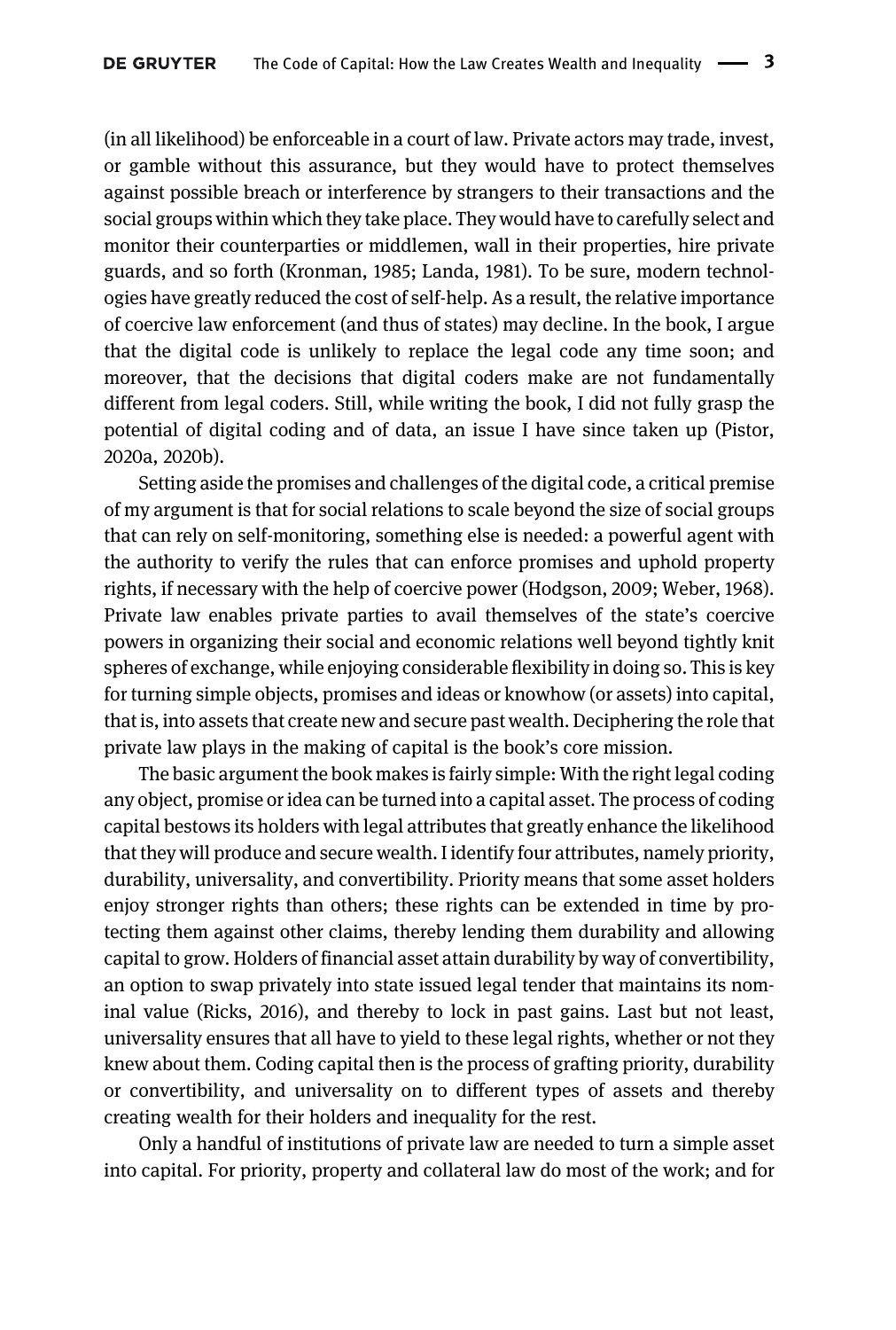durability, trust and corporate law. Bankruptcy is in the mix, because, even though it is mandatory and as such less malleable, it sanctions priority rights that were created outside bankruptcy. Owners of assets that are in the possession of a defaulting debtor can retrieve them, and holders of collateral interests can enforce against them before any other creditors. Claimants at the end of the queue get only the leftovers. The legal modules that confer priority and durability operate by design against anybody; in contrast, contract law is a legal relationship that binds only two parties to the contract. Still, contract law occupies an important role in the coding of capital, because contractual relations enjoy legal protection against outside interference. Moreover, with the help of information technology, the costs of contracting can be reduced to a point that contractual relations can be universalized – simply by requiring millions of platform users to click "agree" and thereby sign on to the same contract that bind everybody else. To be clear, these six modules are not the only legal devices that can be used for coding capital, but they have been central for coding of capital over the past four hundred years or so. The book applies this framework to the coding of land, firms, debt, and knowhow. While land came first, the story unfolds not in chronological order. In other words, there is no explicit or implied argument about historical stages of the coding of capital.

To me, one of the most striking discoveries was the persistence and versatility of the modules of the code. Property rights, as Bernard Rudden reminds us, first emerged during the age of feudalism ([Rudden, 1994](#page-7-10)). The same legal modules, property rights, collateral as well as trust law, which were used to code land are used today for coding securitized assets and complex financial derivative structures. The legal modules are not entirely static; they were adapted to changing circumstances. Property rights in land evolved from an integral part of the feudal socio-political order into a legal right held by individuals in principle irrespective of their social status. I say "in principle", because endowment effects limited access to land and other assets long after legal restrictions had been lifted and gave the privileged landowners a head-start over everyone else. The importance of land as the primary source of wealth prior to the onset of industrialization, and indeed of capitalism, is also evident in the evolution of trust last. Well into the nineteenth century, land was the only asset that could be conveyed to a trust, with sovereign debt and shares in the English East Indian Company allowed only later. Today, virtually anything that can generate future cash flows can be thrown behind the veil of a trust thereby granting investors (the beneficiaries) privileged access to these cash flows. In addition, the fiduciary duties of trustees have been relaxed, leading one student of trust law to talk of the "stripping of the trust" ([Hofri-](#page-7-11)[Winogradow, 2015\)](#page-7-11), and beneficiaries have turned their equitable interests against the trust into fixed income claims.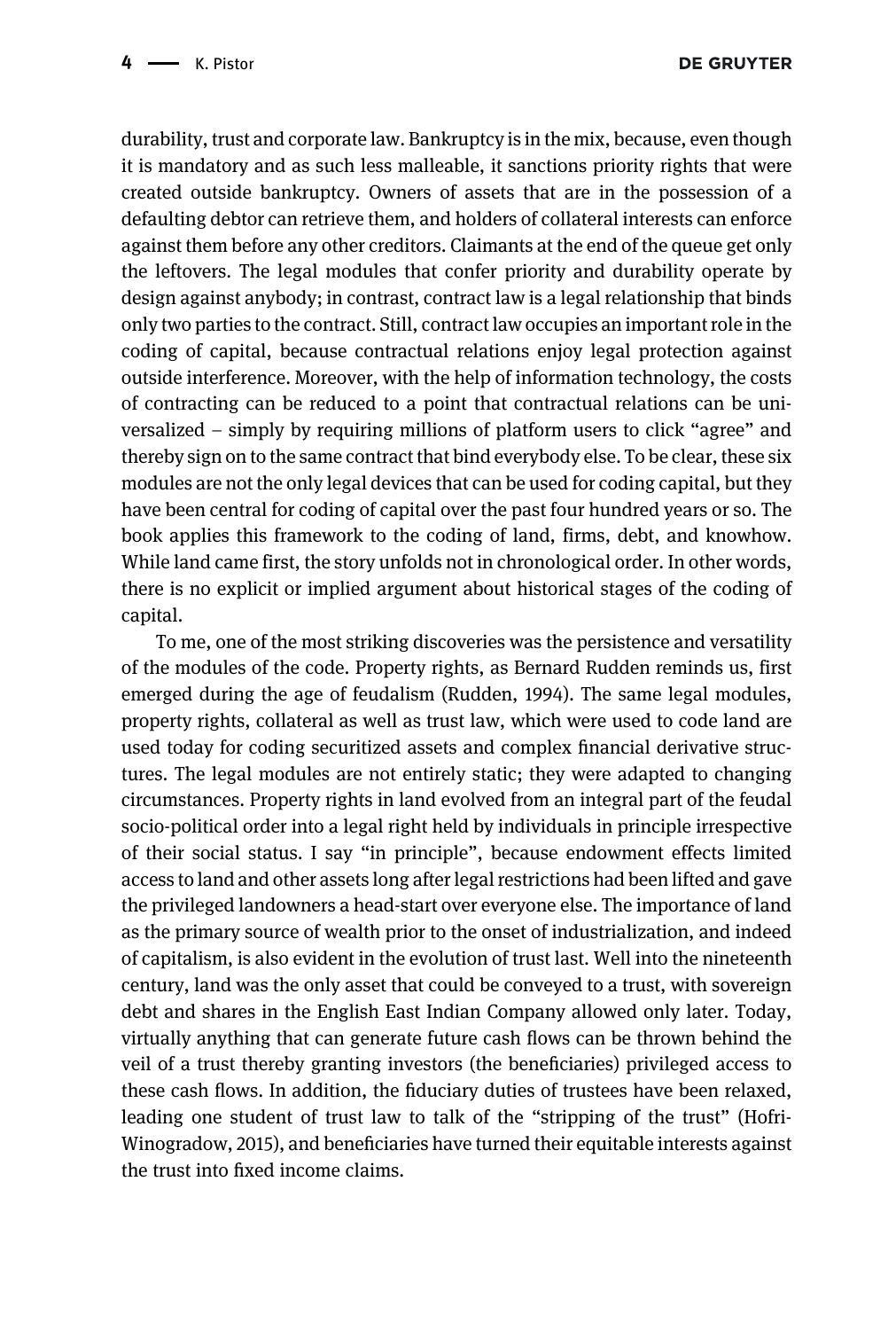These modifications notwithstanding, I stress continuity of the legal modules over change, because their basic structure remained intact even as they were adapted to new assets and changing circumstances. Still, there might room for another book that tells the story of each module over time, and preferably, in comparative perspective. In fact, I first thought about organizing the book around the legal institutions (property, trust, corporate law etc.), rather than the assets (land, firms, debt, knowhow) they have coded as capital. It might have been a great book for legal historians, but probably would have not conveyed the power of the legal code and its impact on the creation of wealth and inequality for a broader readership. Yet, analyzing the patterns of legal change in greater detail will be an important aspect for further deepening the theoretical analysis and drawing out the implications of "The Code of Capital" for social and political theory (more on this in the reply).

Placing private law at the center of the analysis seems to disregard the rise of global capitalism. Private law is domestic law; only some aspects of private have been harmonized globally. Even the EU, which had aspired to creating a comprehensives set of common rules for a common market, eventually switched direction. In lieu of a common set of substantive rules, say for contract, corporate law, etc., member states have harmonized the rules that determine which country's rules should apply in cross-border cases where more than one legal system is in play. In legal jargon, these are the "conflict-of-law rules" (or international private law), which are part of the domestic legal orders of every country. These rules stipulate separately for every legal domain the factors that should determine whose law applies: the location of an asset for property rights, a company's headquarters or place of incorporation for corporate law, or simply party choice for contract law – and increasingly for other areas of the law as well.

They may look arcane or unassuming, but these rules have been instrumental for the integration of economic and financial systems globally. In the absence of a global state and a global law, conflict-of-law rules have been used to extend the reach of domestic law beyond the territorial borders of the states from which it originated. Creating a menu of legal systems for private agents to choose from when organizing their transnational relations required at least two things: Different rules with some legal systems offering greater advantages for the coding of capital than others; and the willingness of states with less desirable rules to enforce the selected rules within their territories. The first condition is easy to meet, as legal rules do in fact vary across countries and legal system. More interestingly, they do so fairly systematically, with the common law offering for the most part superior conditions than do most civil law systems. Comparing civil law and common law regimes has a long trajectory, including more recently the law and finance literature ([La Porta, Lopez-de-Silanes, Shleifer, & Vishny, 1998\)](#page-7-12). I don't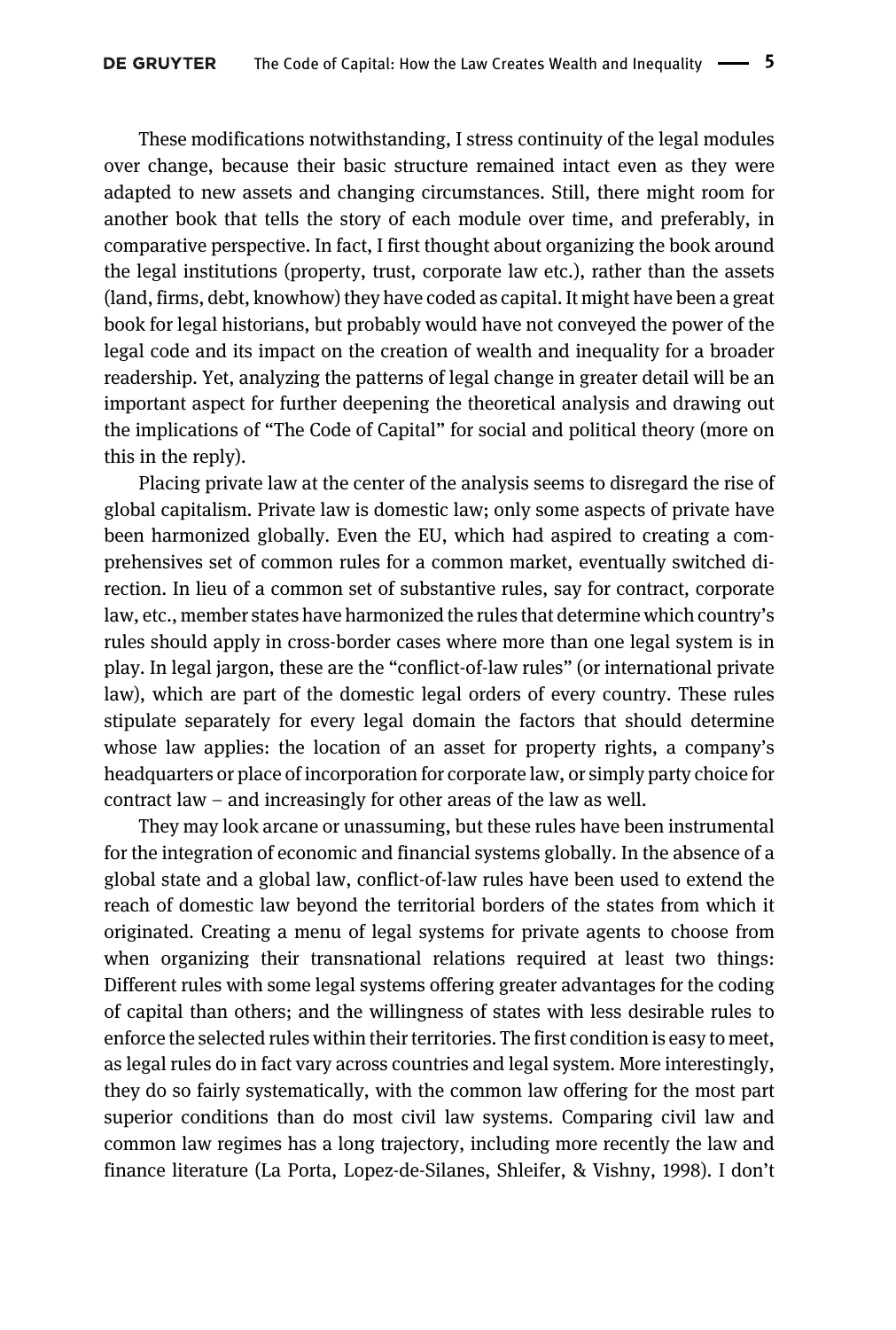DE GRUYTER

add much to this debate other than suggesting that the organization of the legal profession, the role of private attorneys and courts in the legal system, has not received the attention it deserves.

The second condition, i.e. other states willing to enforce foreign law in their courts, requires a bit more explanation. Here, we have seen a shift over the past several decades towards allowing private parties to freely choose the law from among different legal systems that best suits their needs. Some states did so on their own behest; others were pushed by economic and legal integration projects, such as the European Union. Either way, the timing is conspicuous: it overlaps with the integration of financial markets globally since the late 1980s and early 1990s. Teasing out the interaction between decisions to remove capital controls, to privatize financial intermediaries and allow for the free movement of capital and changes in conflict-of-law rules certainly deserve further research.

When using the lens of the code of capital, global capitalism does not appear as some "supra-national" system that is detached from states or state law or that has diminished the role of states. Instead, global capitalism is rooted in select legal systems that have accommodated capital for centuries and that today are home to the major players in global finance, as well as the 100 top global law firms. English law has dominated international trade for centuries, with the direction of causality possible running from empire to legal dominance, but equally possible in the opposite direction. Today, English and New York state law dominate the coding of financial capital that is traded globally. These two jurisdictions are the rule makers for global capital. Most other jurisdictions will recognize and enforce the legal rights they create; they are rule takers. By recognizing and enforcing foreign law in their courts, they extend universality way beyond the territory of the country to provide the critical modules of the code.

Capital and the system to which it has given its name was not designed by anybody in a coherent fashion, but neither can it be described as the product of natural evolution. To turn a simple object, promise or idea into capital, somebody must decide, which and whose assets shall be coded as capital; others must accept the coding, even yield to it. And should the coding be challenged, someone must decide, whether a strategy should be upheld, struck down, or changed. These tasks are taken up by different agents: asset holders, lawyers, courts, regulators, and legislatures; and not just agents that all belong to the same state, but are dispersed among several. The de-centering and diffusion of state power through private law and conflict-of-law rules, the book suggests, is critical for understanding a system that is at once built from state law and difficult to constrain through collective governance mechanisms of states. This might help explain, why there is no simple reform strategy. In the book, I therefore propose a strategy of incremental change aimed at scaling back the mechanism that have contributed to the diffusion of state